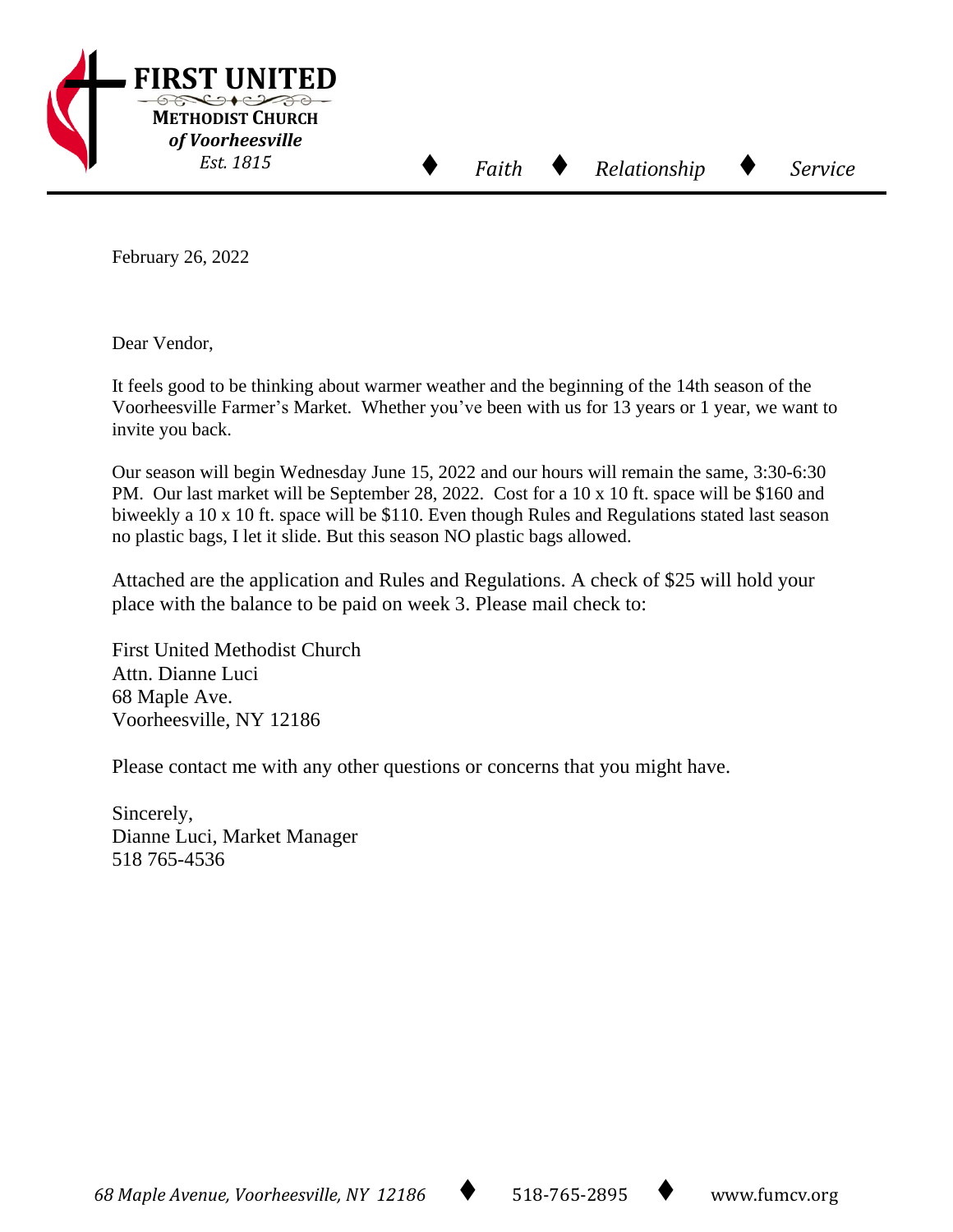| <b>FIRST UNITED</b><br><b>METHODIST CHURCH</b><br>of Voorheesville<br>Est. 1815 | 2022 Verdor <sub>Fort</sub> pplication ship<br>Service<br><b>VOORHEESVILLE</b>                                                                                                                                                       |  |
|---------------------------------------------------------------------------------|--------------------------------------------------------------------------------------------------------------------------------------------------------------------------------------------------------------------------------------|--|
| <b>Business Name:</b>                                                           |                                                                                                                                                                                                                                      |  |
| Owner's Name:                                                                   |                                                                                                                                                                                                                                      |  |
| <b>Market Contact:</b>                                                          | and the control of the control of the control of the control of the control of the control of the control of the                                                                                                                     |  |
| <b>Contact Telephone:</b>                                                       | <u> 1989 - Johann Harry Harry Harry Harry Harry Harry Harry Harry Harry Harry Harry Harry Harry Harry Harry Harry Harry Harry Harry Harry Harry Harry Harry Harry Harry Harry Harry Harry Harry Harry Harry Harry Harry Harry Ha</u> |  |
| <b>Contact Cell Phone:</b>                                                      |                                                                                                                                                                                                                                      |  |
| Address:                                                                        |                                                                                                                                                                                                                                      |  |
| <b>Email Address:</b>                                                           | <u> 2000 - Jan Barnett, mars et al. 1980 - et al. 1980 - et al. 1980 - et al. 1980 - et al. 1980 - et al. 1980 - </u>                                                                                                                |  |